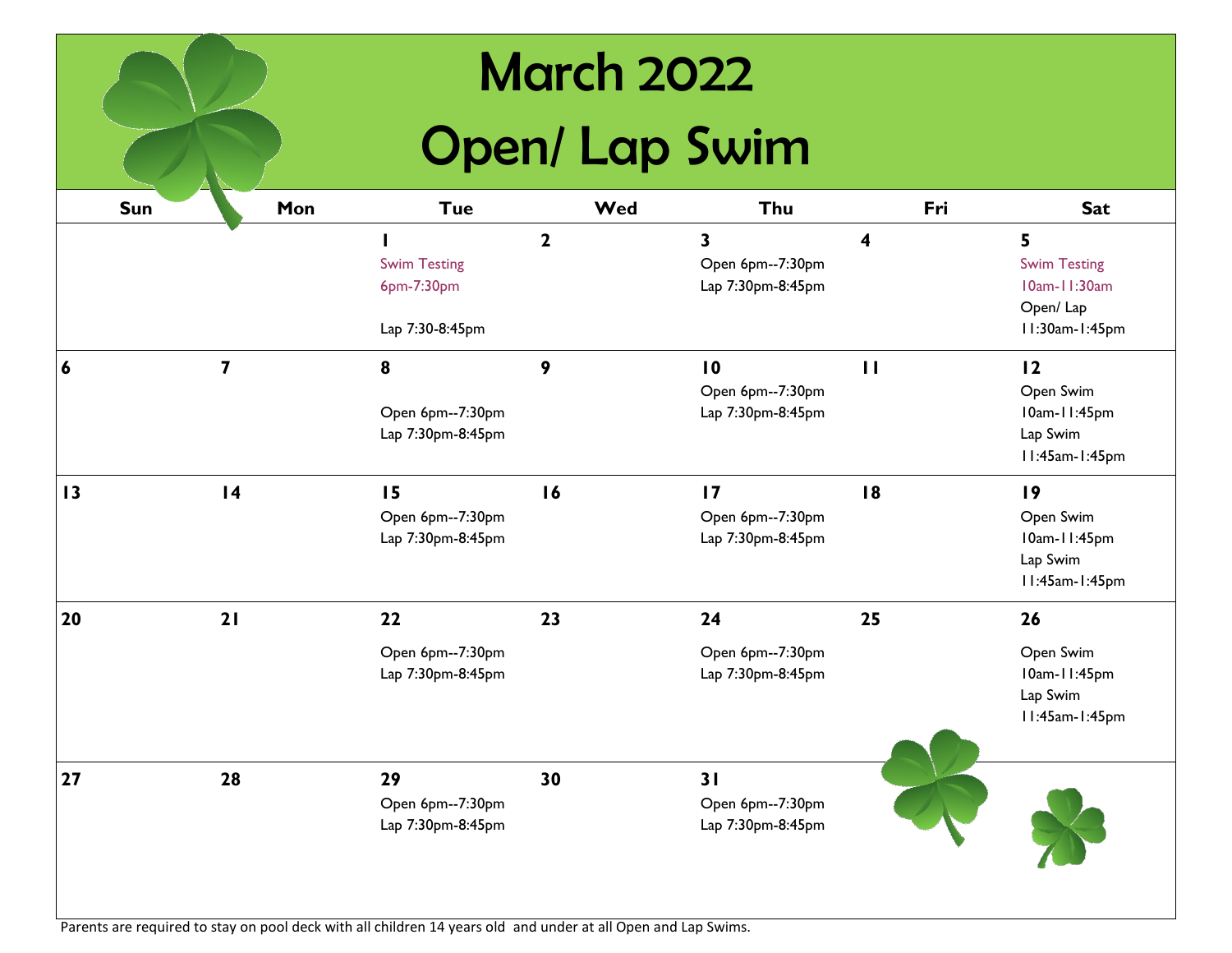| <b>April 2022</b><br><b>Open/ Lap Swim</b> |                                        |            |                                           |           |     |                                                               |  |
|--------------------------------------------|----------------------------------------|------------|-------------------------------------------|-----------|-----|---------------------------------------------------------------|--|
| <b>Sun</b>                                 | Mon                                    | <b>Tue</b> | <b>Wed</b>                                | Thu       | Fri | <b>Sat</b>                                                    |  |
|                                            |                                        |            |                                           |           | ш   | $\mathbf 2$<br>Lap Swim 11-1:45pm<br>Open Swim 12:30pm-1:45pm |  |
| $\mathbf{3}$                               | 4<br>Lap Swim 6:30pm-8:30pm            | 5          | 6<br>Lap Swim 6:30pm-8:30pm               | 7         | 8   | 9<br>Lap Swim 11-1:45pm<br>Open Swim 12:30pm-1:45pm           |  |
| $\overline{10}$                            | $\mathbf{H}$<br>Lap Swim 6:30pm-8:30pm | 12         | $\overline{13}$<br>Lap Swim 6:30pm-8:30pm | $\vert 4$ | 15  | 16                                                            |  |
| 17                                         | 18<br><b>No Swim</b>                   | 19         | 20<br><b>No Swim</b>                      | 21        | 22  | 23<br>Lap Swim 11-1:45pm<br>Open Swim 12:30pm-1:45pm          |  |
| 24                                         | 25<br>Lap Swim 6:30pm-8:30pm           | 26         | 27<br>Lap Swim 6:30pm-8:30pm              | 28        | 29  | 30<br>Lap Swim 11-1:45pm<br>Open Swim 12:30pm-1:45pm          |  |

Parents are required to stay on pool deck with all children 14 years old and under at all Open and Lap Swims.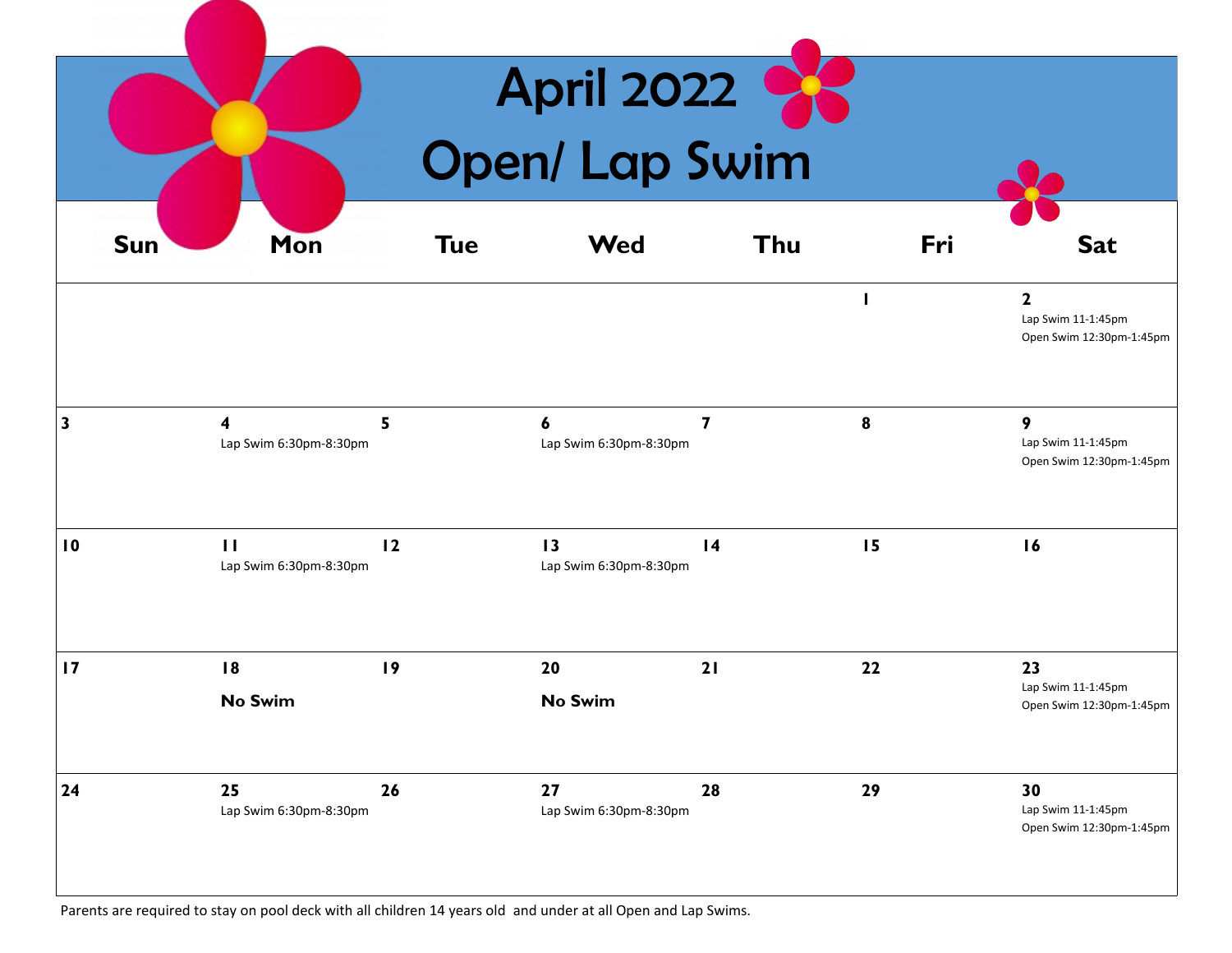## May 2022

# Open/ Lap Swim



| <b>Sun</b>       | Mon                                    | <b>Tue</b>      | <b>Wed</b>                             | Thu | Fri | <b>Sat</b>                                                                |
|------------------|----------------------------------------|-----------------|----------------------------------------|-----|-----|---------------------------------------------------------------------------|
|                  | $\mathbf{2}$<br>Lap Swim 6:30pm-8:30pm | 3               | 4<br>Lap Swim 6:30pm-8:30pm            | 5   | 6   | $\overline{\mathbf{z}}$<br>Lap Swim 11-1:45pm<br>Open Swim 12:30pm-1:45pm |
| $\boldsymbol{8}$ | 9<br>Lap Swim 6:30pm-8:30pm            | $\overline{10}$ | $\mathbf{H}$<br>Lap Swim 6:30pm-8:30pm | 12  | 13  | $\overline{14}$<br>Lap Swim 11-1:45pm<br>Open Swim 12:30pm-1:45pm         |
| 15               | 16<br>Lap Swim 6:30pm-8:30pm           | 17              | 18<br>Lap Swim 6:30pm-8:30pm           | 19  | 20  | 21<br>Lap Swim 11-1:45pm<br>Open Swim 12:30pm-1:45pm                      |
| $22$             | 23<br>Lap Swim 6:30pm-8:30pm           | 24              | 25<br>Lap Swim 6:30pm-8:30pm           | 26  |     | 28<br>Lap Swim 11-1:45pm<br>Open Swim 12:30pm-1:45pm                      |
| 29               | 30<br>Lap Swim 6:30pm-8:30pm           | 31              |                                        |     |     |                                                                           |

Please check website as times may vary on Wednesdays and Saturdays due to DPRCS Rapids Swim Team Meets. Parents are required to stay on pool deck with all children 14 years old and under at all Open and Lap Swims.